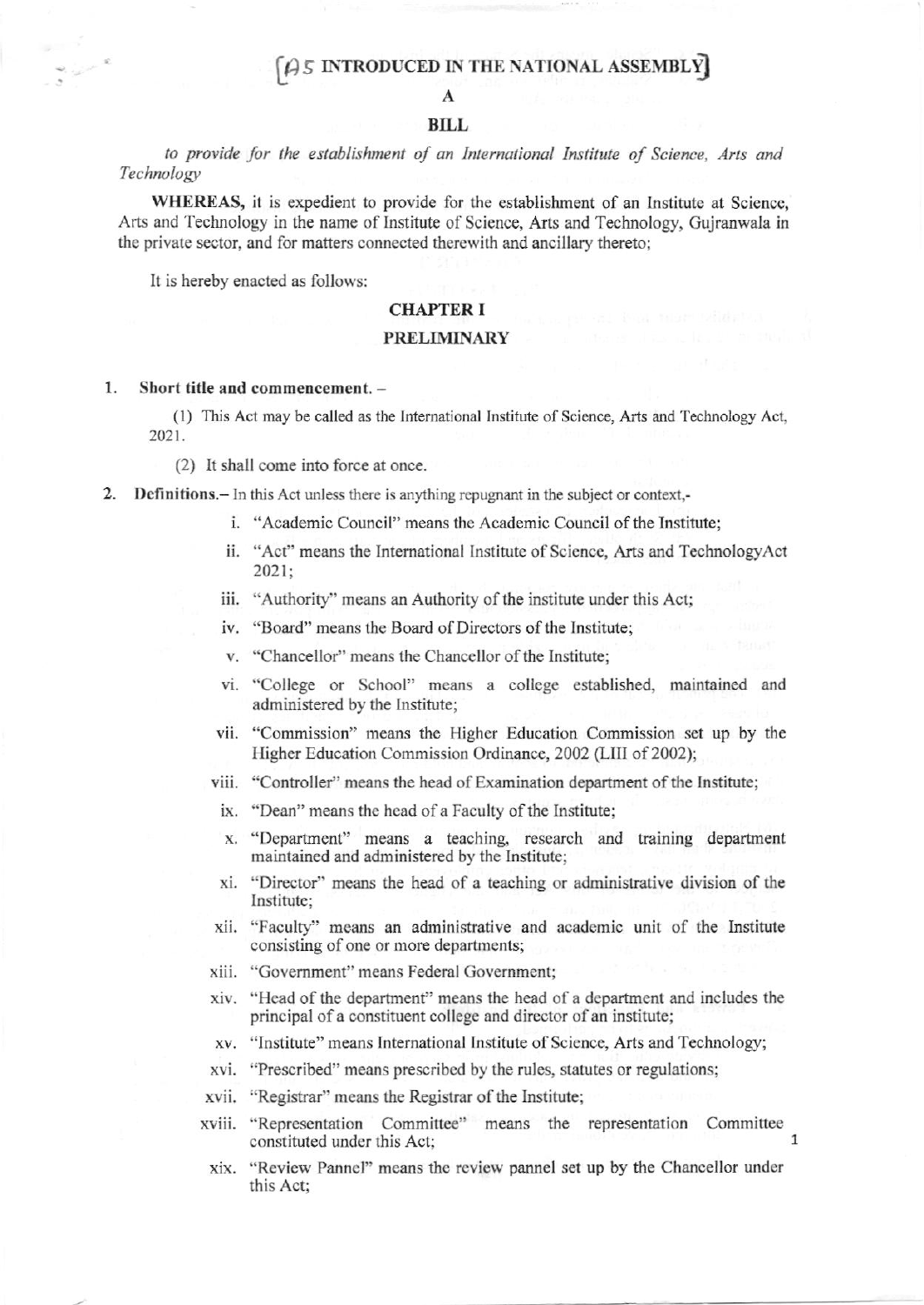$-xx$ . "Senate" means the Senate of the Institute:

- xxi. "Statutes, regulations and rules" means the statutes regulations and rules made under this Act;
- xxii. "Syndicate" means the syndicate of the Institute;

xxiii. "Teacher" means a whole time teacher appointed and paid by the Institute

xxiv. "Treasurer" means the Treasurer of the Institute; and

xxv. "Vice-Chancellor" means the Vice-Chancellor of the Institute.

# **CHAPTER II**

### THE INSTITUTE

Establishment and Incorporation of the Institute. (1) There shall be established an 3. Institute to be called as International of Science, Arts and Technology.

(2) The Institute shall consist of the following, namely: -

(a) The Chancellor, Vice Chancellor, members of the Board, members of Syndicate, Deans, Chairmen of the teaching departments and members of the Academic Council of the Institute;

(b) The members of the boards, committees and other bodies as the Board may establish;

(c) The teachers and students of the Institute and its constituent units;

(d) Such other officers and members of the staff as the Board may, from time to time, specify.

(3) Institute shall be a body corporate by the name of the Institute of Science, Arts and Technology having perpetual succession and a common seal, with powers, among others to acquire and hold property, both movable and immovable, and to lease, sell or otherwise transfer any movable and immovable property which may have become vested in or been acquired by it.

(4) The principal seat of the Institute shall beat Gujranwala and it may set up its campuses, colleges, institutes, offices, research/study centers and other facilities at such places in Pakistan and abroad as Board of Directors may determine.

(5) Institutes hall be competent to acquire and hold property, both movable and immovable, and to lease, sell or otherwise transfer any movable and immovable property which may have become vested in or been acquired by it.

(6) Notwithstanding anything contained in any other law for the time being in force, the Institute shall have academic, financial and administrative autonomy, including the power to employ officers, teachers and other employees on such terms as may be prescribed, subject to the terms of this Act and the Higher Education Commission Ordinance, 2002(LIIIof2002). In particular, and without prejudice to the authority granted to the Commission by the law, the Government or an authority or auditor appointed by the Government shall have no power to question the policy underlying the allocation of resources approved by the Board in the annual budget of the Institute.

Powers and Functions of the Institute. The Institute shall have the following 4. powers and functions to be performed:

i. Provide education and scholarship in such branches of knowledge as it may deem fit, and to make provisions for research, service to society and for the application, advancement and dissemination of knowledge by employing information technology including satellite, satellite campuses, television, internet etc., or through conventional methods;

Prescribe courses of studies to be conducted by it and the colleges; ii.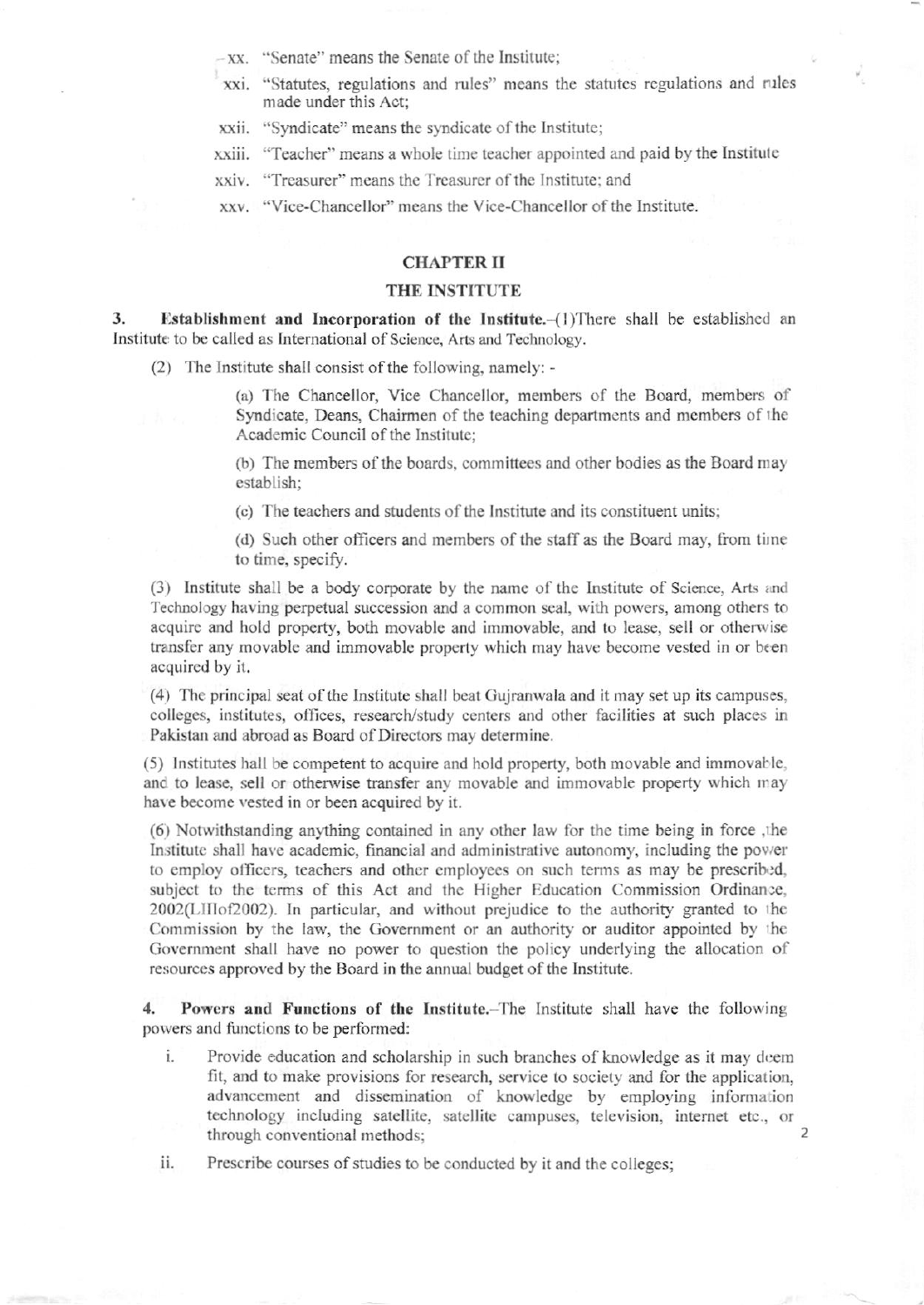- iii. Hold examinations and award and confer dcgrces, diplomas, certificates and othe. academic distinctions to and on persons who have been admitted to and have passed its examinations under prescribed conditions;
- iv. Prescribe the terms and conditions of employment of the officers, teachers and other employees of the Institute.
- Engage, where necessary, persons on a contract of specified duration and to specify V. the terms of each engagement;
- vi. Confer honorary degrees or other distinctions on approved persons in the manner prescribed;
- vii. Provide for such instruction for persons not being students of the Institute as it may prescribe and to grant certificates and diplomas to such persons;
- viii. lrstifute programmes for the exchange of students and teachers between the lnstitute and other universities, educational institutions and research organizations, inside as well as outside Pakistan;
- ix. Provide career counseling and job search services to students and alumni;
- X. Maintain linkages with alumni;
- xi-Develop and implement fund-raising plans;
- xii. Provide and support the academic development of the faculty of the Institute;
- xiii. Confer degrees on persons who have carried on independent research under prescribed conditions;
- Accept the examinations passed and the period of study spent by students of the xiv. Institute at other universities and places of learning equivalent to such exarninations and periods of study in the lnstitute, as it may prescribe, and to withdraw such acceptance;
- Co-operate with other universities, public authorities or private organizations, XV. inside as well as outside Pakistan, in such manner and for such purposes as it may prescribe;
- xvi. Instifute Professorships, Associate Professorships, Assistant Professorships and Lectureships and any other posts and to appoint persons thereto;
- Create posts for research, extension, administration and other related purposes and to appoint persons thereto; xvii.
- Recognize selected members of the teaching staff of colleges or educational institutions admitted to the privileges of the Institute or such other persons as it may deem fit, as Institute teachers; xviii.
- Institute and award financial assistance to students in need, fellowships, scholarships, bursaries, medals and prizes under prescribed conditions; xix.
- Establish teaching departments, schools, colleges, faculties, institutes, boards of examinations, museums and other centers of learning for the development of teaching and research and to make such arrangements for their maintenance, management and administration as it may prescribe; XX.
- Provide for the residence of the students of tho Institute and the colleges, to institute and maintain halls of residence and to approve or license hostels and lodging; xxi.
- maintain order, discipline and security on the campuses of the Institute and the colleges; xxii.
- Promote the extracurricular and recreational activities of the students, and to make xxiii. arrangements for promoting their health and general welfare; 3
- Demand and receive such fees and other chargcs as it may determine fiom time to xxiv.